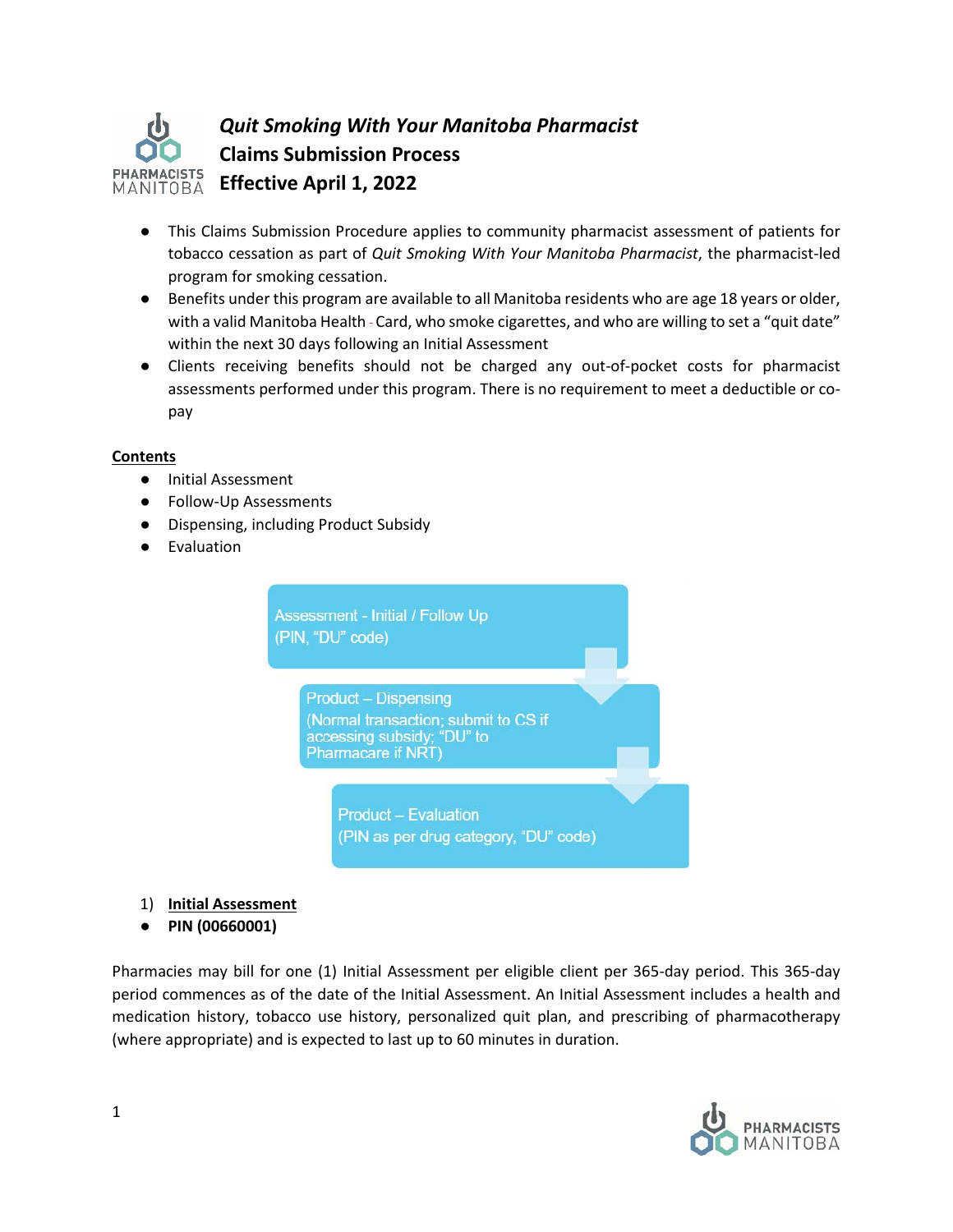Pharmacies shall receive \$100 for each Initial Assessment billed under the program in accordance with the parameters described below.

To bill for an Initial Assessment, pharmacies shall submit a claim to DPIN as per below:

- Submit claim to DPIN for Drug Utilization only using Pseudo Identification Number (PIN) 00660001
	- o Use Pharmacist 'X' license number in Prescriber ID field;
	- o Enter a "DU" (Drug Utilization) intervention code;
		- If the claim is submitted for fiscal adjudication under Carriers 01 through 04, it will be rejected and the pharmacy will not be reimbursed for the service.
	- $\circ$  Indicate the quantity of the assessment as one (1);
	- o Indicate the total days' supply as one (1);
	- o Enter an ingredient cost of \$0.01; and
	- o Enter a Professional Fee of \$100.00

Pharmacy will NOT see \$100.00 paid to them at time of on-line claim submission. Claims for PIN 00660001 will be tracked and reimbursed via cheque quarterly from Pharmacists Manitoba.

- 2) **Follow-Up Assessment**
- **PIN (00660002)**

Pharmacies may bill for up to nine (9) Follow-Up Assessments per eligible client per 365-day period. This 365-day period commences as of the date of each client's Initial Assessment. A Follow-Up Assessment determines a client's current tobacco use status, whether they have had any "slips" or "relapses" with respect to tobacco use since the previous appointment, assesses the efficacy, tolerability, and adherence to pharmacotherapy, assesses the status of any health-related side effects from tobacco use, and assesses for the presence and severity of nicotine withdrawal symptoms.

Pharmacies shall receive \$20 for each Follow-Up Assessment billed under the program in accordance with the parameters described below.

- Submit claim to DPIN for Drug Utilization only using Pseudo Identification Number (PIN) 00660002
	- o Use Pharmacist 'X' license number in Prescriber ID field;
	- o Enter a "DU" (Drug Utilization) intervention code;
		- If the claim is submitted for fiscal adjudication under Carriers 01 through 04, it will be rejected and the pharmacy will not be reimbursed for the service.
	- o Indicate the quantity of the assessment as one (1);
	- $\circ$  Indicate the total days' supply as one (1);
	- o Enter an ingredient cost of \$0.01; and
	- o Enter a Professional Fee of \$20.00

Pharmacy will NOT see \$20.00 paid to them at time of on-line claim submission. Claims for PIN 00660001 will be tracked and reimbursed via cheque quarterly from Pharmacists Manitoba.

## 3) **Accuracy and Reversal of Assessment Claims Submissions**

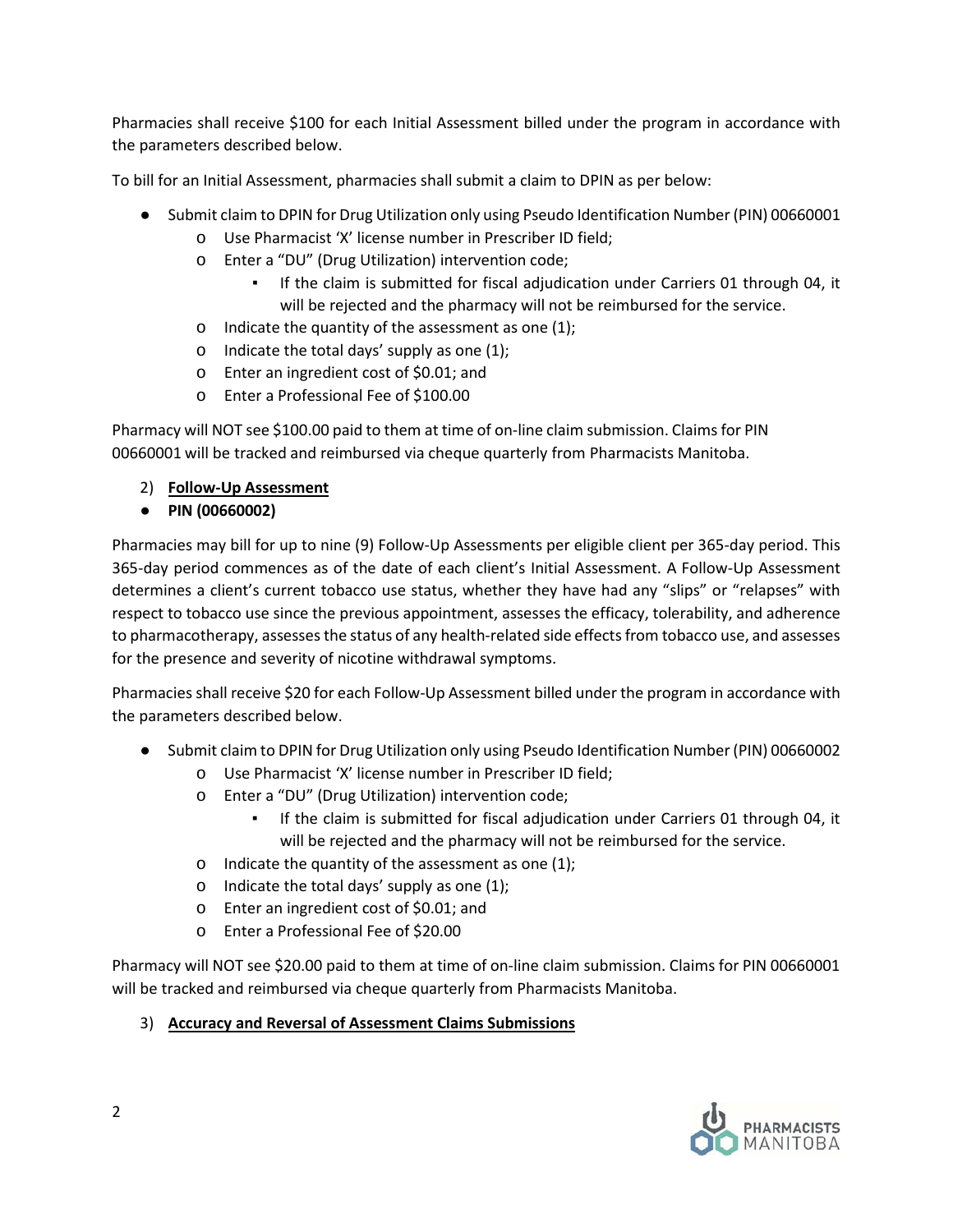● Failure to submit claims according to the procedures listed above will result in no reimbursement to the pharmacy for the allowable professional fee.



- Pharmacy operators will be reimbursed the amounts listed above regardless of usual & customary fees identified in Schedule A/B of their Pharmacy Agreement.
- If a claim is submitted and the assessment is not completed, the pharmacy must reverse the claim on-line within 28 days of claim date.
- If a claim is submitted, assessment is not completed, and not reversed within 28 days, the pharmacy must submit a reversal/adjustment form to Manitoba.

## 4) **Dispensing, including Product Subsidy**

All tobacco cessation pharmacotherapy provided to patients participating in this program shall be dispensed as a prescription, including any nicotine replacement therapy. This will ensure that pharmacotherapy used will be recorded for the purposes of program evaluation.

Dispensing claims should be submitted in pharmacy software as per normal practices. Nicotine replacement therapy, when submitted to DPIN, must include a "DU" (Drug Utilization) intervention code.

A \$100 subsidy to help offset out-of-pocket costs of eligible tobacco cessation pharmacotherapy is available for patients participating in *Quit Smoking With Y*our *Manitoba Pharmacist*. Eligible products include "medication as approved by Health Canada or nicotine replacement therapy." A list of eligible DINs/NPNs is provided as an Appendix below.

The subsidy may be used to cover costs of any Eligible Products, regardless of whether they were prescribed by a participating pharmacist or another authorized health professional.

The product subsidy will be adjudicated through patient assistance certificates provided by *ClaimSecure*  and distributed by Pharmacists Manitoba. These certificates must:

- Only be used for patients participating in *Quit Smoking With Your Manitoba Pharmacist*;
- Only be used after all other coverages have been exhausted ("payor of last resort"), and;
- Not be used for products other than those eligible under this program.

Each participating pharmacy will receive an initial allotment of certificates. To receive additional certificates, participating pharmacies may email [info@pharmacistsmb.ca](mailto:info@pharmacistsmb.ca) and provide the following information:

- Name of pharmacy
- DPIN provider number
- Quantity of certificates requested

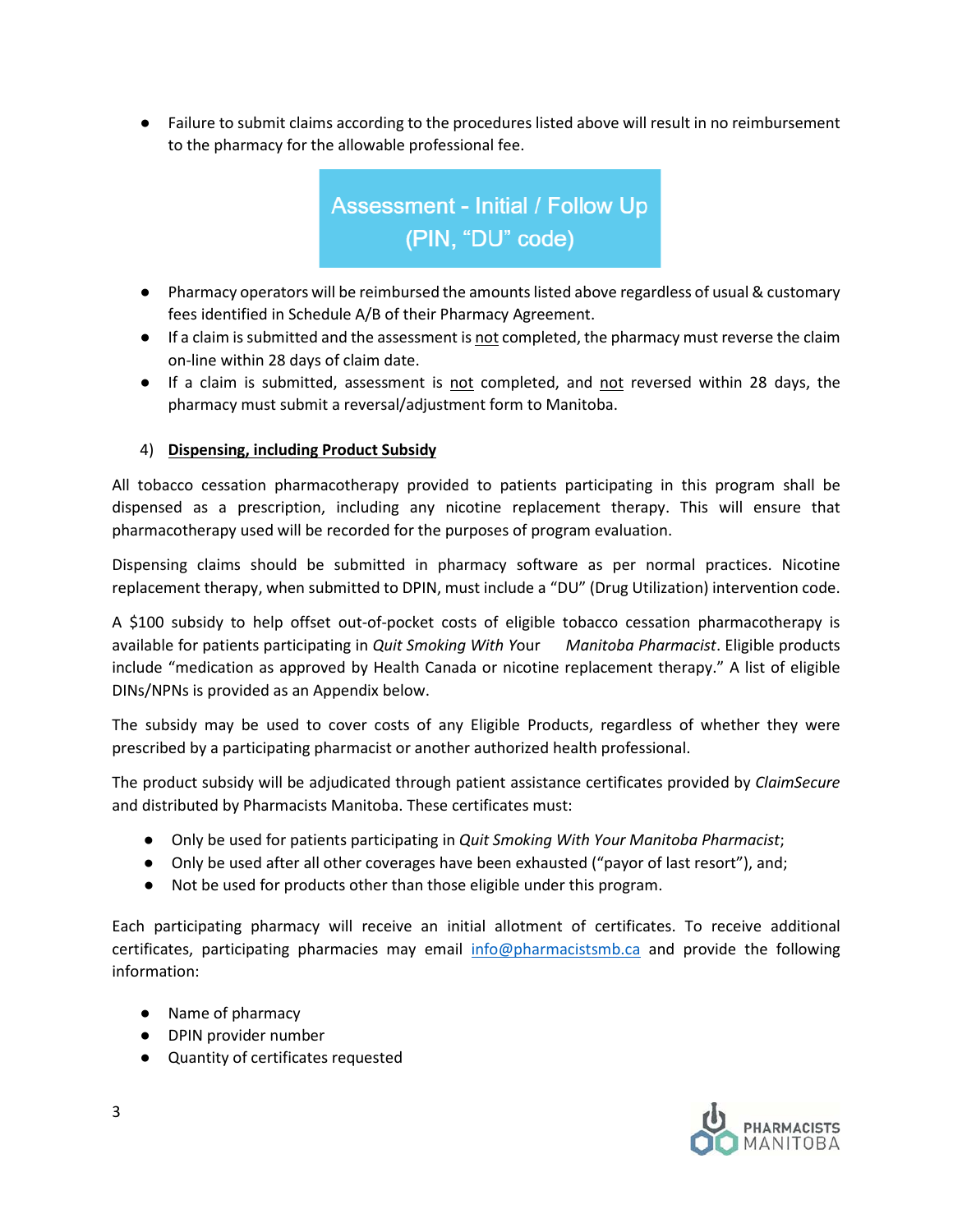Pharmacies requesting additional certifications should allow at least one (1) business day to receive certificates. Pharmacies are asked to only request the quantity of certificates they expect to use within a reasonable period of time, such as the following four (4) weeks.

> **Product - Dispensing** (Normal transaction; submit to CS if accessing subsidy; "DU" to Pharmacare if NRT)

# 5) **Administering the Product Subsidy**

*ClaimSecure* certificates shall be entered on the patient profile in pharmacy software in a similar manner as other third party payors, with specifications as detailed below:

- 1. Select CLAIMSECURE as the Third Party Payor
- 2. Enter the Certificate Number provided by Pharmacists Manitoba
- 3. Enter Group ID number
- 4. Ensure CARDHOLDER is selected as the Relationship Code
- 5. If the patient has an electronic primary plan (public or private), enter the Certificate Number as the LAST plan; if they have no coverage, enter it as the PRIMARY plan.
- 6. Claims for eligible smoking cessation products can now be processed as a normal drug transaction with the above card information.
- 7. Inactivate the Certificate once the \$100 subsidy has been exhausted.

Adjudication of the product subsidy shall occur in real-time and pharmacies shall be reimbursed according to their standard *ClaimSecure* payment schedule.

# 6) **Evaluation**

- PIN (00660003) Nicotine Gum
- PIN (00660004) Nicotine Patches
- PIN (00660005) Nicotine Lozenges
- PIN (00660006) Nicotine Inhalers
- PIN (00660007) Nicotine Spray
- PIN (00660008) Non-Drug and/or Off-Label Therapy
- PIN (00660010) Bupropion
- PIN (00660011) Varenicline

In support of Program Evaluation, a separate transaction is required any time eligible pharmacotherapy is dispensed for a patient participating in the program.

- Create a drug file/card titled "SIB Product Evaluation"
- Submit claim to DPIN for Drug Utilization only using Pseudo Identification Number (PIN) corresponding to the type of pharmacotherapy
	- o Use Pharmacist 'X' license number in Prescriber ID field;

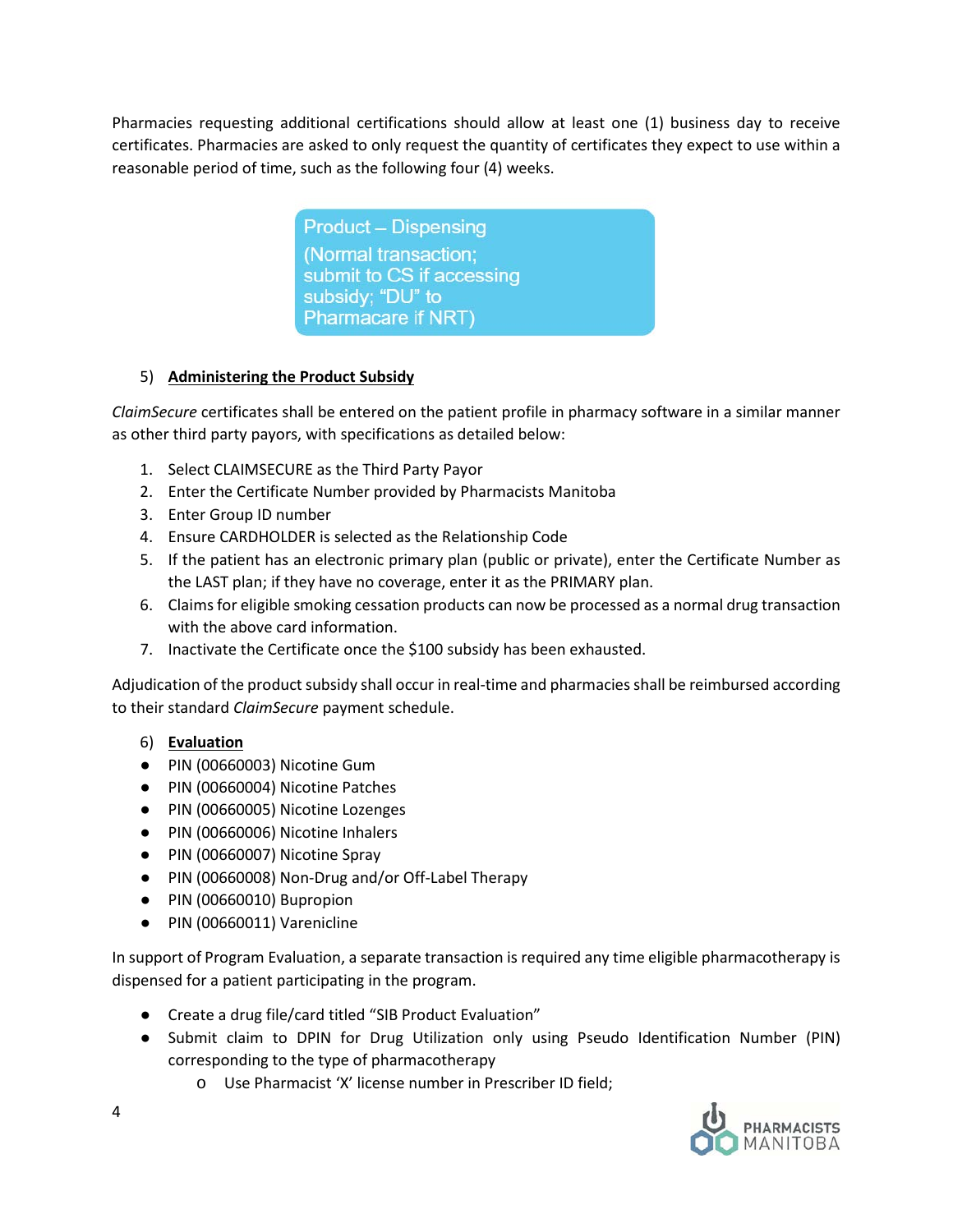- o Enter a "DU" (Drug Utilization) intervention code;
	- If the claim is submitted for fiscal adjudication under Carriers 01 through 04, it will be rejected;
- $\circ$  Indicate the quantity equal to the quantity of pharmacotherapy just dispensed;
	- See note below for scenarios where multiple types or strengths of pharmacotherapy are dispensed
- $\circ$  Indicate the total days' supply as one (1);
- o Enter an ingredient cost of \$0.00 (or \$0.01, if required by pharmacy software); and
- o Enter a Professional Fee of \$0.00

**Product - Evaluation** (PIN as per drug category, "DU" code)

### Multiple types of pharmacotherapy dispensed

If multiple *types* of pharmacotherapy are dispensed at the same time (e.g. nicotine patch + nicotine gum OR nicotine patch + varenicline), multiple SIB Product Evaluation claims must be submitted as per directions above.

Example: Pharmacist dispensed 42 x Nicotine patch 21mg AND 105 x Nicotine gum 4mg. SIB Product Evaluation claim should be submitted using PIN 00660004 and a quantity of 42 to reflect the nicotine patches. A separate SIB Product Evaluation claim should be submitted for the nicotine gum using PIN 00660003 and quantity 105.

#### Multiple *strengths* of *same type* of pharmacotherapy dispensed

If two separate claims of the *same type* of pharmacotherapy are dispensed at the same time (e.g. Nicotine patch 21mg + Nicotine patch 14mg), only *ONE* SIB Product Evaluation claim should be submitted. Quantity should equal the *SUM* of these claims.

Example: Pharmacist dispenses 14 x Nicotine patch 21mg AND 14 x Nicotine patch 14mg. The sum of these is 14 + 14 = 28. The SIB Product Evaluation claim should be submitted using PIN 00660004 with a quantity of 28.

#### Non-Drug and/or Off-Label Therapy

If the patient indicates during either an Initial Assessment, a Follow-Up Assessment, or during any routine counselling that they are using either off-label treatment (e.g. nortriptyline, clonidine, cytisine) or nondrug interventions such as hypnosis or acupuncture, submit a claim as per the directions above using the PIN 00660008 and a quantity equal to one (1).

There is no financial adjudication or reimbursement for SIB Product Evaluation claims and no costs or dispensing fees should be associated.

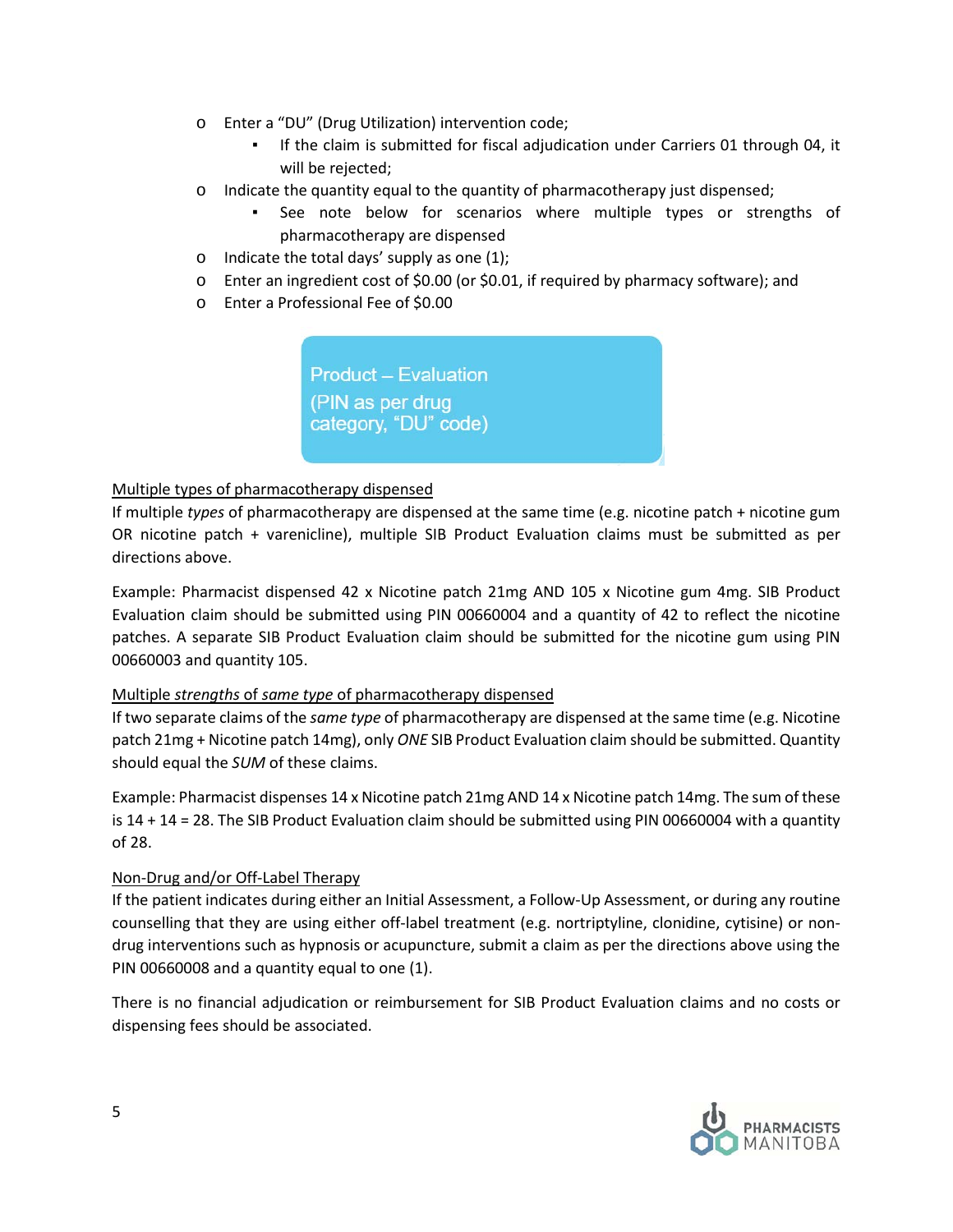### **Appendix A – List of Eligible Products for Product Subsidy**

Eligible Products include "smoking cessation medication as approved by Health Canada or nicotine replacement therapy." A list of all eligible DINs and NPNs is provided below and includes all strengths and brands currently available in Canada. Some NPNs may be distributed under more than one product name.

| <b>DIN</b> | Drug                                                 | Form          |
|------------|------------------------------------------------------|---------------|
|            | 1943057 Habitrol 7mg                                 | Patch         |
|            | 1943065 Habitrol 14mg                                | Patch         |
|            | 1943073 Habitrol 21mg                                | Patch         |
|            | 2091933 Nicorette Gum 2mg                            | Gum           |
|            | 2091941 Nicorette Gum 4mg                            | Gum           |
|            | 2093111 Nicoderm 7mg                                 | Patch         |
|            | 2093138 Nicoderm 14mg                                | Patch         |
|            | 2093146 Nicoderm 21mg                                | Patch         |
|            | 2238441 Zyban 150mg                                  | Tablet        |
|            | 2241742 Nicorette Inhaler 4mg                        | Inhaler       |
|            | 2247347 Nicorette Mini Lozenge 2mg                   | Lozenge       |
|            | 2291177 Champix 0.5mg                                | <b>Tablet</b> |
|            | 2291185 Champix 1mg                                  | Tablet        |
|            | 2298309 Champix 0.5mg/1mg Starter Kit                | <b>Tablet</b> |
|            | 2419882 Apo Varenicline 0.5mg                        | Tablet        |
|            | 2419890 Apo-Varenicline 1mg                          | Tablet        |
|            | 2426226 Teva-Varenicline 0.5mg                       | <b>Tablet</b> |
|            | 2426234 Teva-Varenicline 1mg                         | Tablet        |
|            | 2426781 Teva-Varenicline 0.5mg/1mg Starter Pk Tablet |               |
|            | 2435675 Apo-Varenicline 0.5mg/1mg Starter Pk         | Tablet        |
|            | 80000396 Thrive Gum 2mg Mint                         | Gum           |
|            | 80000402 Thrive Gum 4mg Mint                         | Gum           |
|            | 80007461 Thrive Lozenge 1mg Mint                     | Lozenge       |
|            | 80007464 Thrive Lozenge 2mg Mint                     | Lozenge       |
|            | 80013549 Quit! Transdermal Nicotine Patch            | Patch         |
|            | 80014250 Quit! Transdermal Nicotine Patch            | Patch         |
|            | 80014321 Quit! Transdermal Nicotine Patch            | Patch         |
|            | 80015240 ACT Nicotine Gum 2mg Fresh Fruit            | Gum           |
|            | 80015253 Nic-Assist Gum 4mg                          | Gum           |
| 80016367   | Nic-Assist Lozenges 4mg                              | Lozenge       |
|            | 80017666 LB Nicotine Lozenge Mini 2mg                | Lozenge       |
| 80019267   | Nic-Assist Lozenges 2mg                              | Lozenge       |